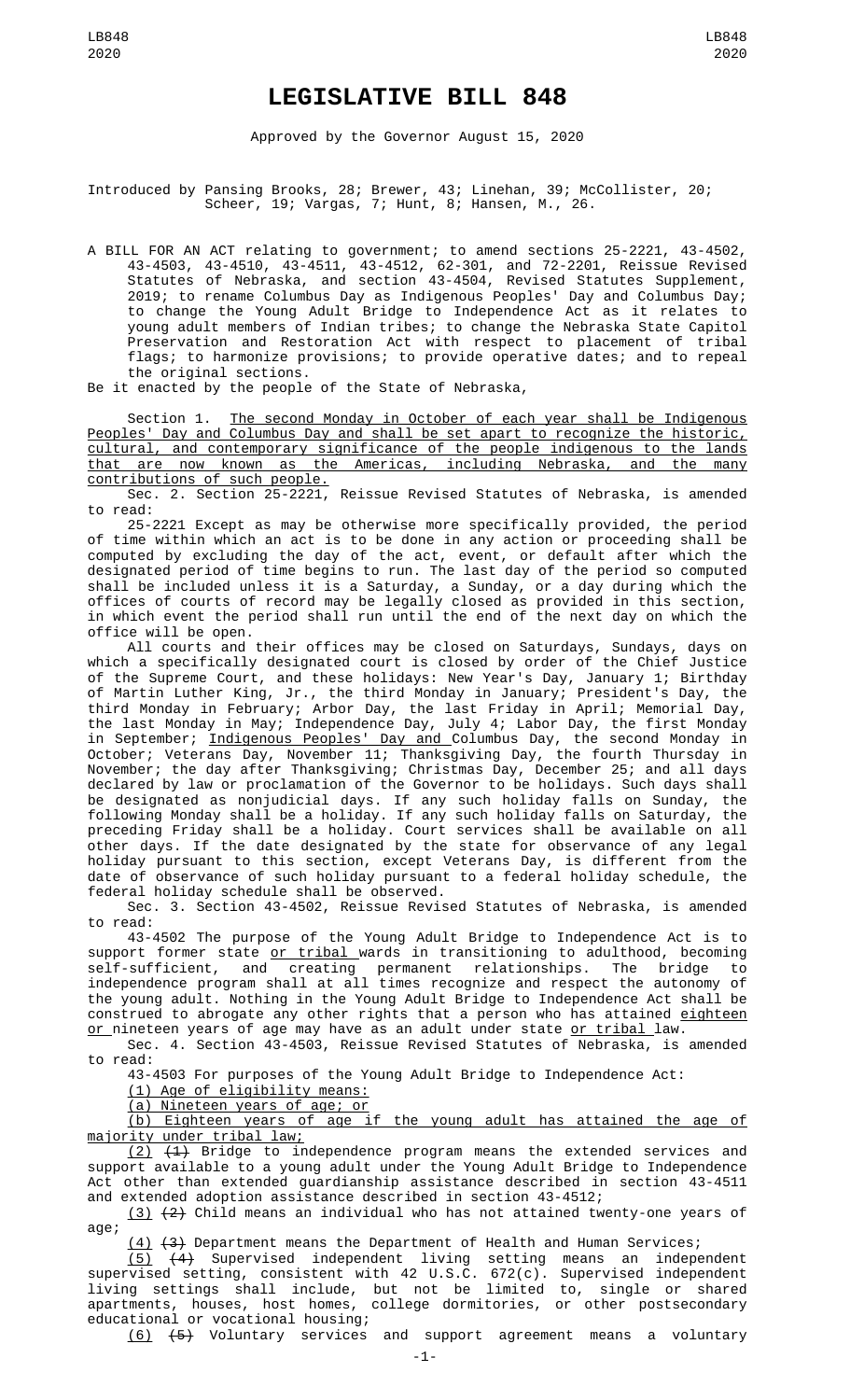placement agreement as defined in 42 U.S.C. 672(f) between the department and a young adult as his or her own guardian; and

(7) (6) Young adult means an individual who has attained the age of eligibility nineteen years of age but who has not attained twenty-one years of age.

Sec. 5. Section 43-4504, Revised Statutes Supplement, 2019, is amended to read:

43-4504 The bridge to independence program is available, on a voluntary basis, to a young adult:

(1) Who has attained the age of eligibility at least nineteen years of age;

(2) Who was adjudicated to be a juvenile described in subdivision (3)(a) of section 43-247 or the equivalent under tribal law or who was adjudicated to be a juvenile described in subdivision (8) of section 43-247 or the equivalent under tribal law if the young adult's guardianship or state-funded adoption assistance agreement was disrupted or terminated after he or she had attained the age of sixteen years and <del>who</del> (a) <u>who, upon attaining the age of eligibility</u> <del>nineteen years of age</del>, was in an out-of-home placement or had been discharged to independent living or (b) with respect to whom a kinship guardianship assistance agreement or an adoption assistance agreement was in effect pursuant to 42 U.S.C. 673 if the young adult had attained sixteen years of age before the agreement became effective or with respect to whom a state-funded guardianship assistance agreement or a state-funded adoption assistance agreement was in effect if the young adult had attained sixteen years of age before the agreement became effective;

 $(3)$  Who is:

(a) Completing secondary education or an educational program leading to an equivalent credential;

(b) Enrolled in an institution which provides postsecondary or vocational education;

(c) Employed for at least eighty hours per month;

(d) Participating in a program or activity designed to promote employment or remove barriers to employment; or

(e) Incapable of doing any of the activities described in subdivisions (3) (a) through (d) of this section due to a medical condition, which incapacity is supported by regularly updated information in the case plan of the young adult;

(4) Who is a Nebraska resident, except that this requirement shall not disqualify a young adult who was a Nebraska resident but was placed outside Nebraska pursuant to the Interstate Compact for the Placement of Children; and

(5) Who does not meet the level of care for a nursing facility as defined in section 71-424, for a skilled nursing facility as defined in section 71-429, or for an intermediate care facility for persons with developmental disabilities as defined in section 71-421.

The changes made to subdivision (2)(b) of this section by Laws 2015, LB243, become operative on July 1, 2015.

Sec. 6. Section 43-4510, Reissue Revised Statutes of Nebraska, is amended to read:

43-4510 (1) If desired by the young adult, the young adult shall be provided a court-appointed attorney who has received training appropriate to the role. The attorney's representation of the young adult shall be clientdirected. The attorney shall protect the young adult's legal rights and vigorously advocate for the young adult's wishes and goals, including assisting the young adult as necessary to ensure that the bridge to independence program is providing the young adult with the services and support required under the Young Adult Bridge to Independence Act. For young adults who were appointed a guardian ad litem before the young adult attained <u>the age of eligibility</u> nineteen years of age, the guardian ad litem's appointment may be continued, with consent from the young adult, but under a client-directed model of representation. Before entering into a voluntary services and support agreement and at least sixty days prior to each permanency and case review, the independence coordinator shall notify the young adult of his or her right to request a client-directed attorney if the young adult would like an attorney to be appointed and shall provide the young adult with a clear and developmentally appropriate written notice regarding the young adult's right to request a client-directed attorney, the benefits and role of such attorney, and the specific steps to take to request that an attorney be appointed if the young adult would like an attorney appointed.

(2) The court has discretion to appoint a court appointed special advocate volunteer or continue the appointment of a previously appointed court appointed special advocate volunteer with the consent of the young adult.

Sec. 7. Section 43-4511, Reissue Revised Statutes of Nebraska, is amended to read:

43-4511 (1) The department shall provide extended guardianship assistance and medical care under the medical assistance program for a young adult who has attained the age of eligibility is at least nineteen years of age but is less than twenty-one years of age and with respect to whom a kinship guardianship assistance agreement was in effect pursuant to 42 U.S.C. 673 if the young adult had attained sixteen years of age before the agreement became effective or with respect to whom a state-funded guardianship assistance agreement was in effect if the young adult had attained sixteen years of age before the agreement became effective and if the young adult meets at least one of the following conditions for eligibility:

(a) The young adult is completing secondary education or an educational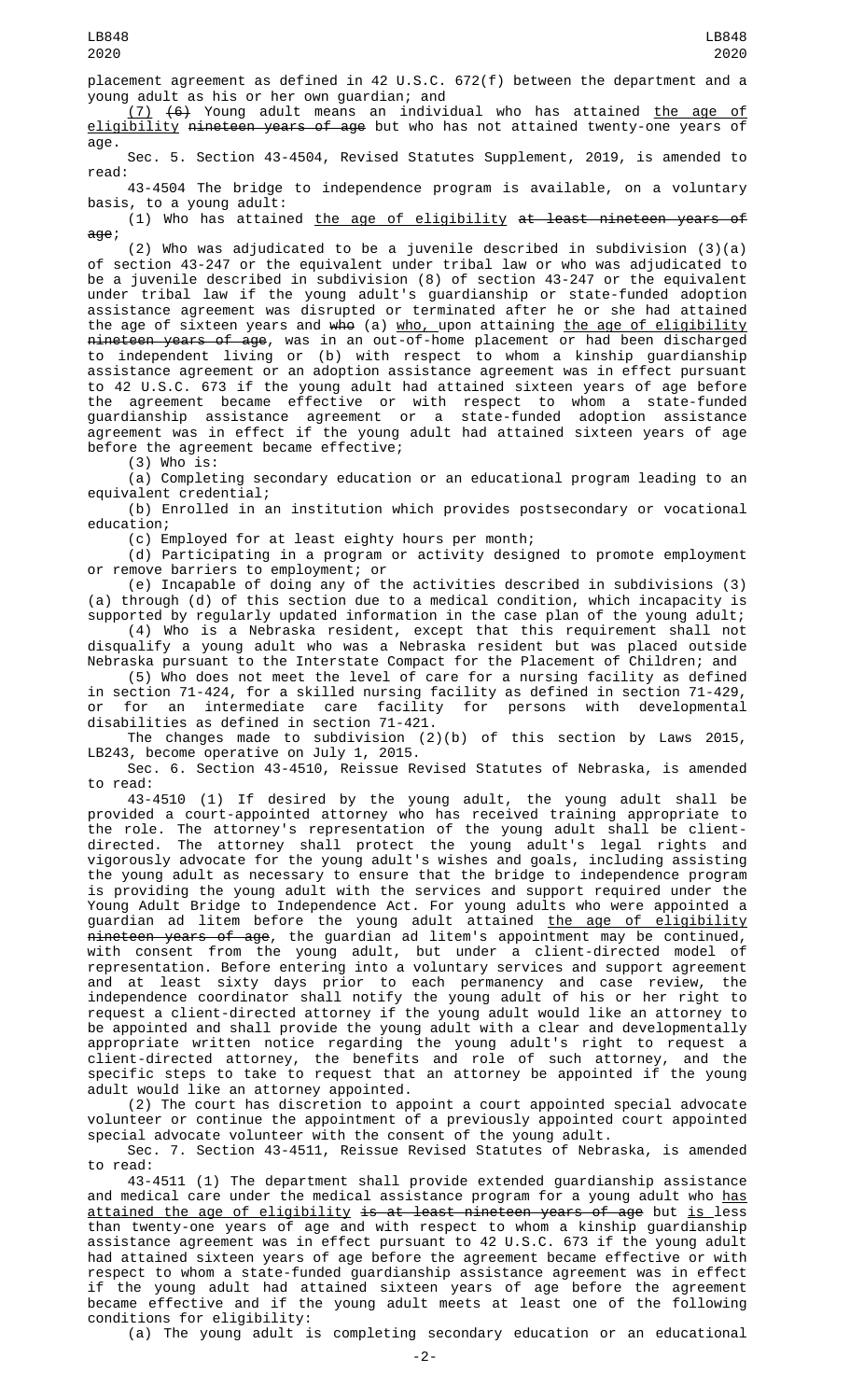program leading to an equivalent credential;

(b) The young adult is enrolled in an institution that provides postsecondary or vocational education;

(c) The young adult is employed for at least eighty hours per month;

(d) The young adult is participating in a program or activity designed to promote employment or remove barriers to employment; or

(e) The young adult is incapable of doing any part of the activities in subdivisions (1)(a) through (d) of this section due to a medical condition, which incapacity must be supported by regularly updated information in the case plan of the young adult.

(2) The guardian shall ensure that any guardianship assistance funds provided by the department and received by the guardian shall be used for the benefit of the young adult. The department shall adopt and promulgate rules and regulations defining services and supports encompassed by such benefit.

(3) The changes made to this section by Laws 2015, LB243, become operative on July 1, 2015.

Sec. 8. Section 43-4512, Reissue Revised Statutes of Nebraska, is amended to read:

43-4512 (1) The department shall provide extended adoption assistance and medical care under the medical assistance program for a young adult who <u>has</u> attained the age of eligibility is at least nineteen years of age but is less than twenty-one years of age and with respect to whom an adoption assistance agreement was in effect if the young adult had attained sixteen years of age before the agreement became effective and who meets at least one of the following conditions of eligibility:

(a) The young adult is completing secondary education or an educational program leading to an equivalent credential;

(b) The young adult is enrolled in an institution that provides postsecondary or vocational education;

(c) The young adult is employed for at least eighty hours per month;

(d) The young adult is participating in a program or activity designed to promote employment or remove barriers to employment; or

(e) The young adult is incapable of doing any part of the activities in subdivisions (1)(a) through (d) of this section due to a medical condition, which incapacity must be supported by regularly updated information in the case plan of the young adult.

(2) The adoptive parent or parents shall ensure that any adoption assistance funds provided by the department and received by the adoptive parent shall be used for the benefit of the young adult. The department shall adopt and promulgate rules and regulations defining services and supports encompassed by such benefit.

Sec. 9. Section 62-301, Reissue Revised Statutes of Nebraska, is amended to read: to read:

62-301 (1) For the purposes of the Uniform Commercial Code and section 62-301.01, the following days shall be holidays: New Year's Day, January 1; Birthday of Martin Luther King, Jr., the third Monday in January; President's Day, the third Monday in February; Arbor Day, the last Friday in April; Memorial Day, the last Monday in May; Independence Day, July 4; Labor Day, the first Monday in September; <u>Indigenous Peoples' Day and </u>Columbus Day, the second Monday in October; Veterans Day, November 11, and the federally recognized holiday therefor, or either of them; Thanksgiving Day, the fourth Thursday in November; the day after Thanksgiving; and Christmas Day, December 25. If any such holiday falls on Sunday, the following Monday shall be a holiday. If the date designated by the state for observance of any legal holiday enumerated in this section, except Veterans Day, is different from the date of observance of such holiday pursuant to a federal holiday schedule, the federal holiday schedule shall be observed.

(2) Any bank doing business in this state may, by a brief written notice at, on, or near its front door, fully dispense with or restrict, to such extent as it may determine, the hours within which it will be open for business.

(3) Any bank may close on Saturday if it states such fact by a brief written notice at, on, or near its front door. When such bank will, in observance of such a notice, not be open for general business, such day shall, with respect to the particular bank, be the equivalent of a holiday as fully as if such day were listed in subsection (1) of this section, and any act authorized, required, or permitted to be performed at, by, or with respect to such bank which will, in observance of such notice, not be open for general business, acting in its own behalf or in any capacity whatever, may be performed on the next succeeding business day and no liability or loss of rights on the part of any person shall result from such delay.

(4) Any bank which, by the notice provided for by subsection (3) of this section, has created the holiday for such bank may, without destroying the legal effect of the holiday for it and solely for the convenience of its customers, remain open all or part of such day in a limited fashion by treating every transaction with its customers on such day as though the transaction had taken place immediately upon the opening of such bank on the first following business day.

(5) Whenever the word bank is used in this section it includes building and loan association, savings and loan association, credit union, savings bank, trust company, investment company, and any other type of financial institution.

Sec. 10. Section 72-2201, Reissue Revised Statutes of Nebraska, is amended to read:

72-2201 Sections 72-2201 to 72-2214 and section 11 of this act shall be